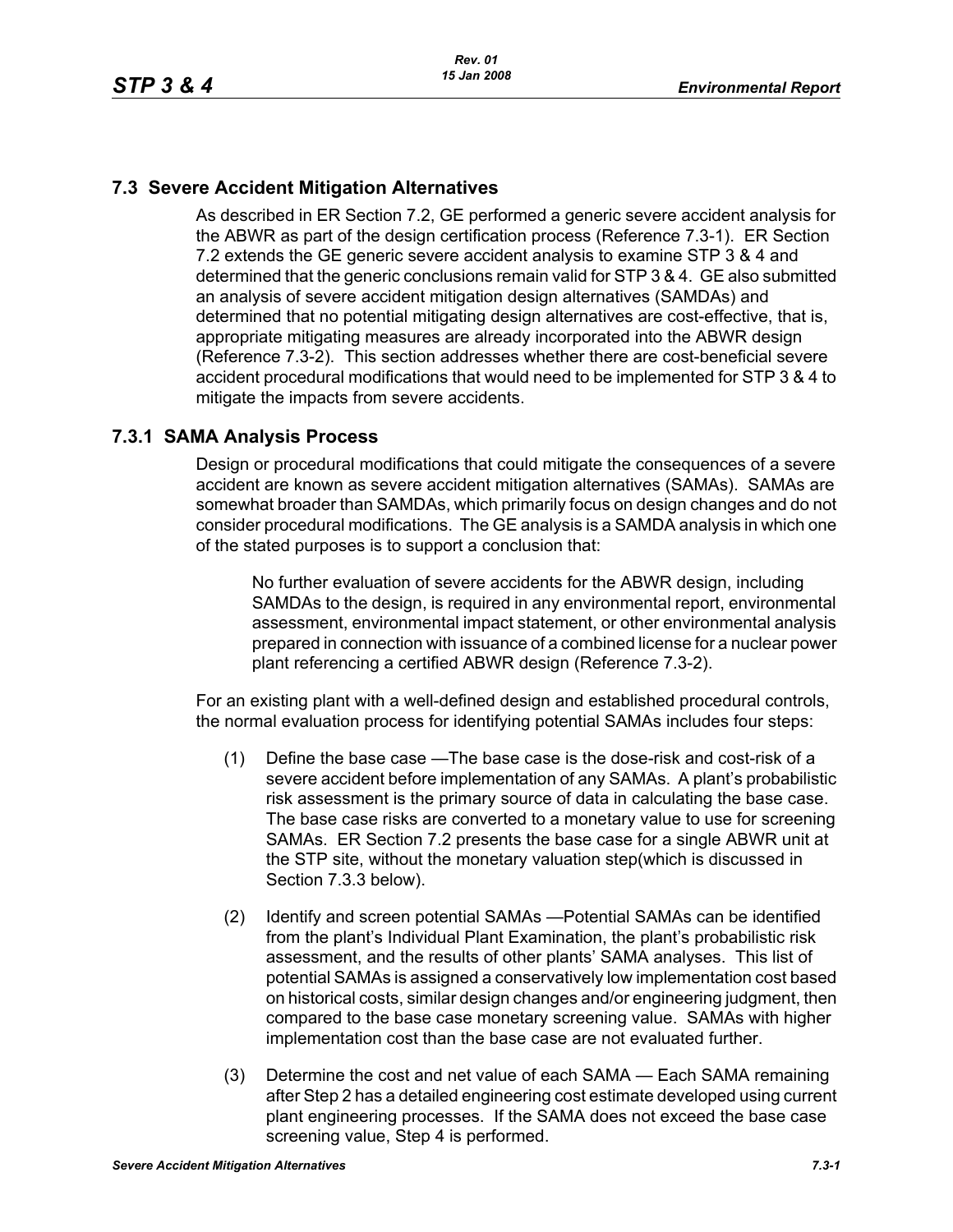(4) Determine the benefit associated with each remaining SAMA — Each SAMA that passes the screening in Step 3 is evaluated using the probabilistic risk assessment model to determine the reduction in risk associated with implementation of the proposed SAMA. The reduction in risk benefit is then converted to a monetary value and compared to the detailed cost estimate developed in Step 3. Those SAMAs with reasonable cost-benefit ratios are considered for implementation.

Since the GE analysis has shown that there are no additional cost-beneficial design modifications, no further assessment of design modifications is required. In the absence of an existing plant with established procedural controls, the STP SAMA analysis thus is limited to determining the magnitude of plant-specific procedural modifications that would be cost-effective. Determining the magnitude of cost-effective procedural modifications is the same as "1. Define base case" for existing nuclear units. The monetary value of the base case benefit is calculated by assuming the current dose-risk of the unit could be reduced to zero and assigning a defined dollar value for this reduction in risk. Any procedural change with a cost that exceeds the benefit value would not be considered cost-effective.

The dose-risk and cost-risk results from the ER Section 7.2 analyses are converted to monetary value in accordance with methods established in NUREG/BR-0184 (Reference 7.3-3). NUREG/BR-0184 presents methods for determining the value of decreases in risk using four types of attributes: public health, occupational health, offsite property, and onsite property. Any SAMAs in which the conservatively low implementation cost exceeds the base case monetary value would not pass the screening in Step 2. If the STP baseline analysis produces a monetary value of the benefit that is below the cost expected for implementation of any SAMA, the remaining steps of the SAMA analysis are not necessary.

## **7.3.2 ABWR SAMA Analysis**

In the certification process, only design alternatives were of interest. The GE SAMDA analysis is presented in the Technical Support Document for the ABWR (Reference 7.3-2). The monetary valuation of the averted cost-risk (defined as the monetary valuation of reducing the base case core damage frequency to zero) was based solely on the cumulative dose-risk over the 60-year life of the plant, assuming the NRCgenerated value of \$1000 per person-rem. The resulting dose-risk was determined to be 0.269 person-rem (4.48 × 10-3 person-rem per reactor year), so the averted costrisk was calculated to be \$269. GE determined that no design change would be costeffective with this low value of averted cost-risk.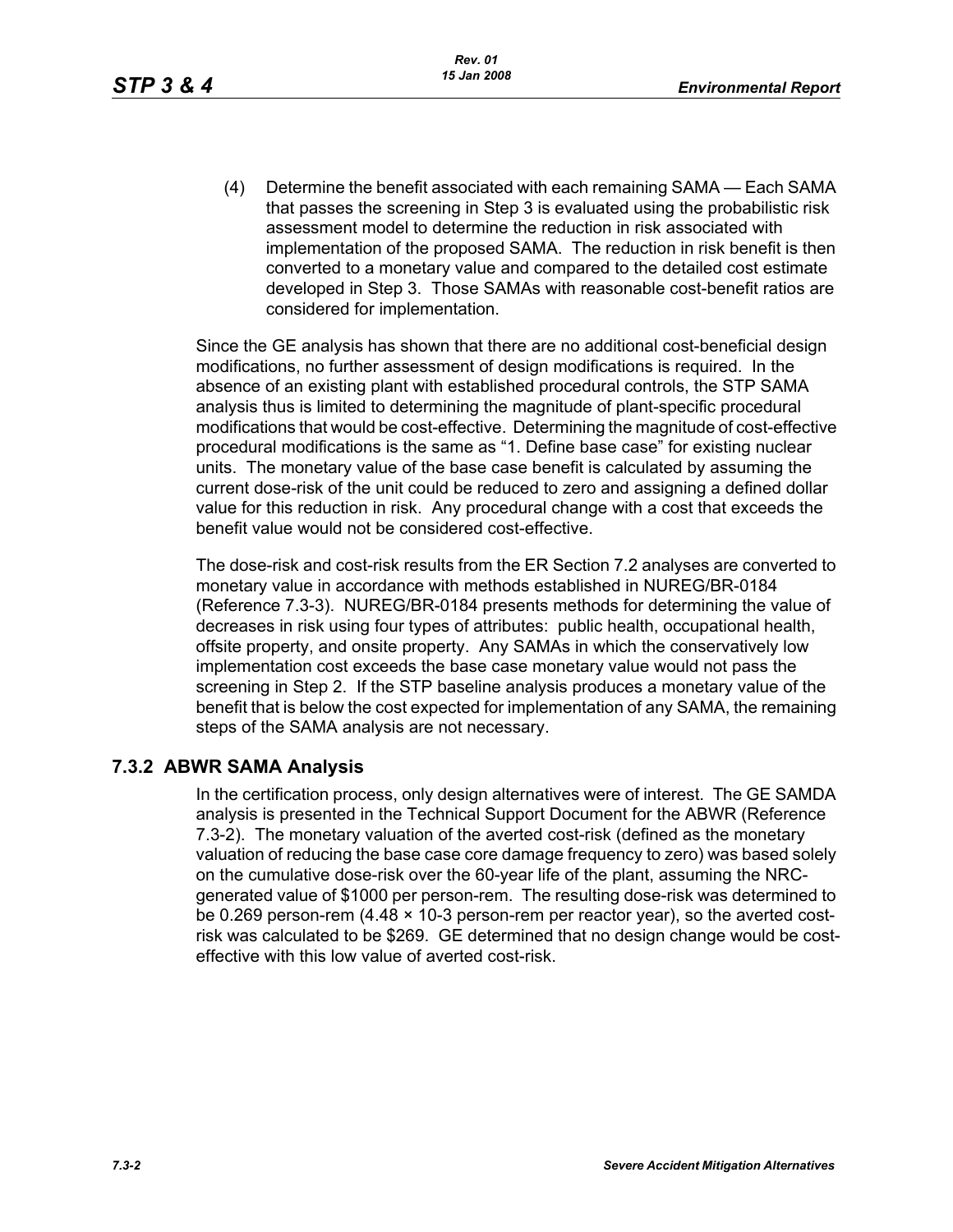### **7.3.3 Monetary Valuation of the STP 3 & 4 Cost-Risk**

The principal inputs to the base case calculations are as follows:

| Dose-risk              | $4.3 \times 10^{-3}$ person-rem per reactor year (reported in<br>Table 7.2-1) |  |
|------------------------|-------------------------------------------------------------------------------|--|
| Cost-risk              | 2.6 dollars per reactor year (reported in Table 7.2-1)                        |  |
| Dollars per person-rem | \$2000 (provided in NUREG/BR-0184)                                            |  |
| Licensing period       | 40 years                                                                      |  |
| Economic discount rate | 7% and 3% (recommended in NUREG/BR-0184)                                      |  |

With these inputs, the monetary valuation of reducing the base case core damage frequency to zero is presented in Table 7.3-1. The monetary valuation, known as the maximum averted cost-risk, is conservative because no SAMA can reduce the core damage frequency to zero.

The maximum averted cost-risk for a single ABWR at the proposed STP site is \$6,900. Even with a conservative 3% discount rate, the valuation of the averted risk is only approximately \$12,500.

These values are higher than the GE generic analysis result of \$269. However, the GE analysis (Reference 7.3-2) used a different methodology that did not calculate a costrisk for each accident sequence, did not calculate net present value, and used \$1000 per person-rem instead of \$2000. If STPNOC were to perform the analysis described in ER Section 7.2 using the GE methodology (Reference 7.3-2), the resulting dose-risk value would be \$258. This \$258 value is approximately the same as the GE value. Even using the STPNOC values, the results of the SAMDA analysis performed by GE for the ABWR would not be affected; i.e., there still would be no cost-effective design alternatives.

Due to the costs associated with processing administrative changes (including training costs), administrative changes are likely to cost more than the maximum averted costrisk of \$6,900 (or even \$12,500). Furthermore, since administrative changes would likely have a small impact on risk, the reduction in risk benefit of administrative changes will likely be substantially less than the cost of the administrative changes. Therefore, it may be concluded that administrative changes are not reasonable SAMAs.

Evaluation of specific administrative controls will occur when the STP 3 & 4 design is finalized and plant administrative processes and procedures are being developed. At that time, appropriate administrative controls on plant operations would be incorporated into the management systems for STP 3 & 4.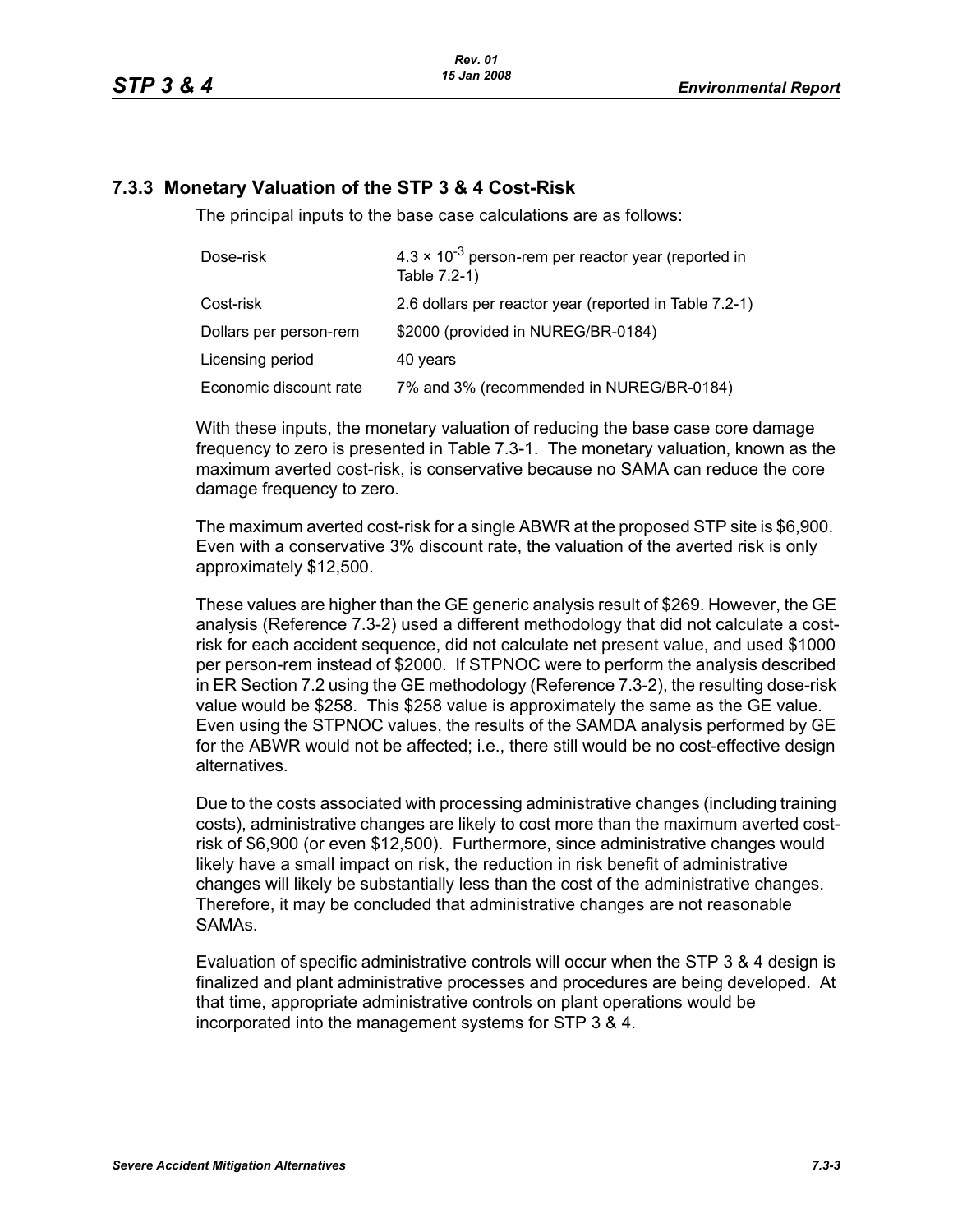## **7.3.4 References**

- 7.3-1 "Probabilistic Evaluations," Chapter 19D, ABWR Standard Safety Analysis Report, Amendment 35, General Electric.
- 7.3-2 "Technical Support Document for the ABWR," Revision 1, MPL No. A90- 3230, General Electric, San Jose, California, November 18, 1994.
- 7.3-3 "Regulatory Analysis Technical Evaluation Handbook," NUREG/BR-0184, January 1997.